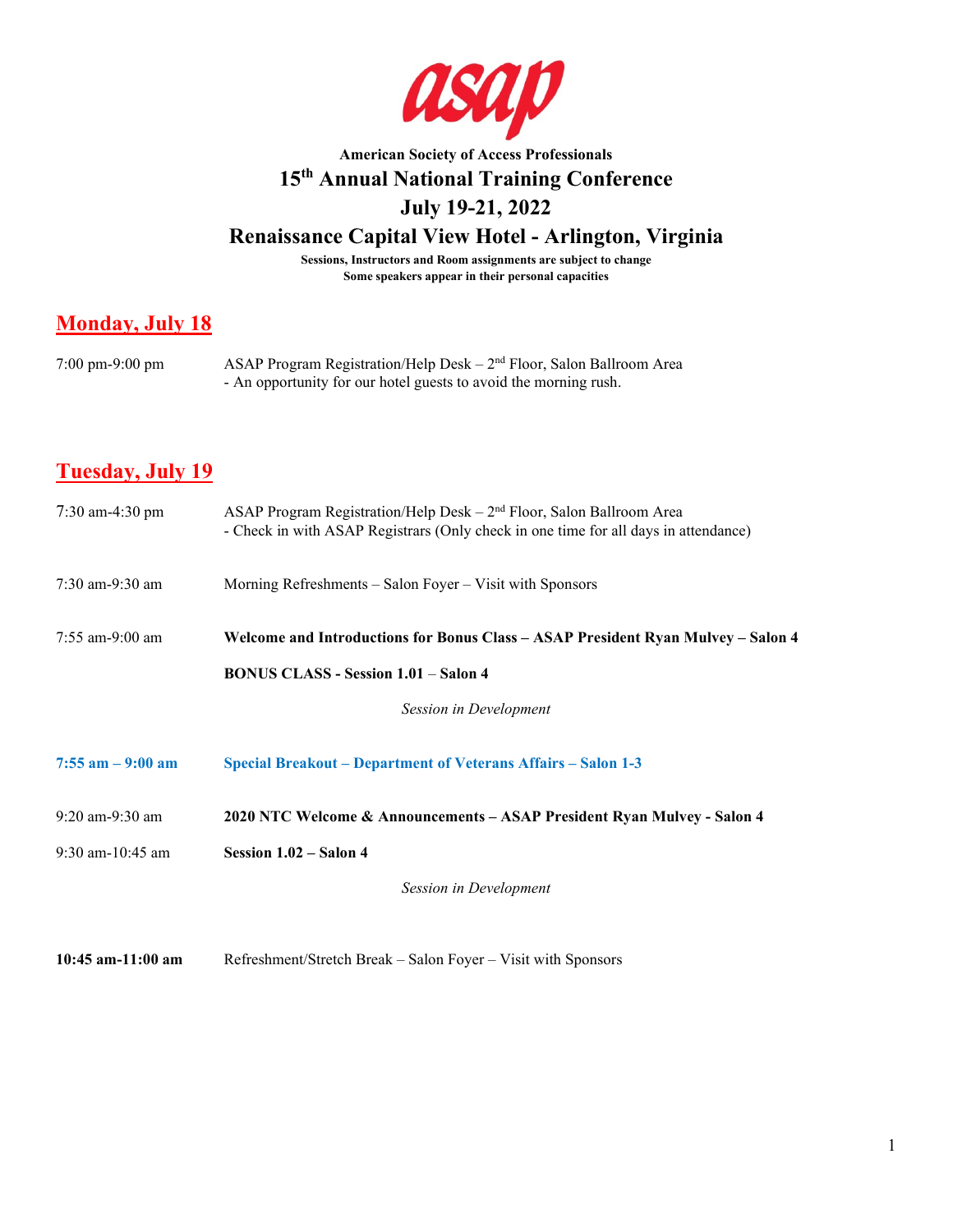#### **Session 1.03 – Salon 4 Basic/Refresher Track - FOIA FOIA Processing: Key Procedural Elements**

Instructors will discuss the key procedural elements of the statute including those under the FOIA Improvement Act of 2016. This session will provide a strong foundation for growth and is perfect for newcomers, those seeking a refresher.

#### **Session1.04 – Salon 1-3 Basic/Refresher Track – Privacy The Privacy Act of 1974: Scope, Disclosure and Requirements**

Allegations of governmental abuse led Congress to pass the Privacy Act in 1974 (remember Watergate?). The Act's purpose is to balance the Government's need to maintain information about individuals with protecting the rights of those individuals from unwarranted invasion of privacy. This session will cover the basic policy objectives of the Act and compliance; an overview of disclosure of records with and without consent; and agency requirements including civil remedies and criminal penalties. This session is a great foundation course and can also be used as the perfect refresher.

#### **Session 1.05 – Salon 5-7 Other/Specialty/Niche Track What to Expect in FOIA Litigation**

What happens once a FOIA lawsuit is filed? How do you even learn that your agency has been sued and what your duties and obligations are? The instructors will detail what needs to be done, how to do it and when to do it. You will come away with an understanding of administrative remedies, discovery, Vaughn indices, declarations, duty to segregate, waiver of exemptions in litigation, attorney fees, and much, much more.

12:15 pm-1:45 pm Lunch – On Your Own (Have extra time? – Visit with Sponsors)

#### 1:45 pm-3:00 pm **CONCURRENT SESSIONS – PLEASE CHOOSE ONE**

#### **Session 1.06 – Salon 5-7 Basic/Refresher Track - FOIA FOIA Exemptions: One to Nine**

Classified information. Business or proprietary information. Attorney-Client<br>privilege. Attorney work product. privilege. Investigatory records. Pre-decisional information. Agency regulations and procedures. Discretionary exemptions. What do the FOIA's nine exemptions cover and how are they applied? This session provides an overview understanding of each exemption and whether you can use discretion in its application. It is a perfect foundation course that is complemented by other sessions that delve into the specific exemptions.

#### **Session 1.07 – Salon 1-3 Basic/Refresher Track – Privacy Privacy Act Conditions of Disclosure**

Now that you have a Privacy Act request, what can you release? This session will help you understand Systems of Records Notice and exemption rules as well as the 12 reasons a record may be released without an individual's authorization.

#### **Session 1.08 – Salon 4 Other/Specialty/Niche Track-FOIA What's New in FOIA Case Law?**

This session will provide an "up to the minute" review of recent rulings in FOIA cases. Cases will be correlated to the specific FOIA requirement and review the decisions with tips on their impact for FOIA processing. *-Dick Huff, Consultant*

3:00 pm-3:15 pm Refreshment/Stretch Break – Salon Foyer – Visit with Sponsors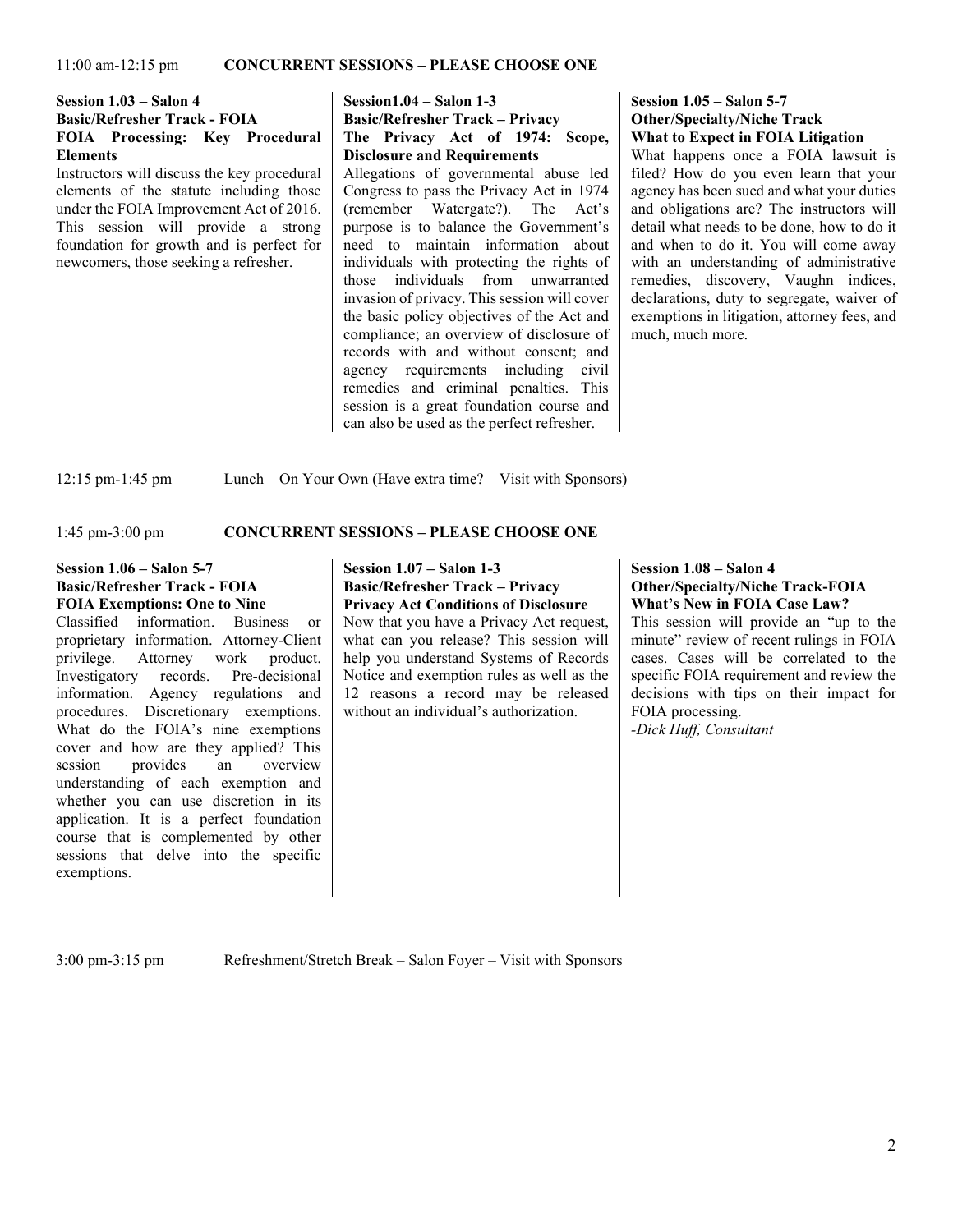| Session $1.09$ – Salon 5-7<br><b>Basic/Refresher Track – FOIA</b><br><b>Exemption 1: Protecting</b><br><b>National</b><br><b>Security Information (Tentative)</b> | Session $1.10 -$ Salon 4<br><b>Basic/Refresher Track – FOIA/Privacy</b><br>Sister Statutes: FOIA and the Privacy<br>Act<br>While there are many similarities between<br>the two Acts, the differences are distinct.<br>This session compares the two Acts<br>including processing time limits, appeal<br>rights, fees, exemptions, litigation and<br>more. Instructors will also present various | Session $1.11 -$ Salon 1-3<br><b>Other/Specialty/Niche Track-FOIA</b><br><b>Defining a Federal Record</b><br>What is a federal record and what is<br>"records management?" Explore the life<br>cycle of a record and gain an understanding<br>of how to treat drafts, emails, and other<br>matters including disposition schedules<br>and understanding the definition of a |
|-------------------------------------------------------------------------------------------------------------------------------------------------------------------|--------------------------------------------------------------------------------------------------------------------------------------------------------------------------------------------------------------------------------------------------------------------------------------------------------------------------------------------------------------------------------------------------|-----------------------------------------------------------------------------------------------------------------------------------------------------------------------------------------------------------------------------------------------------------------------------------------------------------------------------------------------------------------------------|
|                                                                                                                                                                   | scenarios that will help you think through<br>the processing of each Act.                                                                                                                                                                                                                                                                                                                        | record in the Federal Records Act versus<br>the FOIA.                                                                                                                                                                                                                                                                                                                       |

#### 4:30 pm **Daily Program Ends - Return daily evaluations, Certificates issued for July 22 only attendees**

## **Wednesday, July 20**

| $7:30$ am-4:30 pm                         | ASAP Program Registration/Help Desk $-2nd$ Floor, Salon Ballroom Area<br>- Check in with ASAP Registrars (Only check in one time for all days in attendance) |  |
|-------------------------------------------|--------------------------------------------------------------------------------------------------------------------------------------------------------------|--|
| $7:30$ am-9:30 am                         | Morning Refreshments – Salon Foyer – Visit with Sponsors                                                                                                     |  |
| $7:55$ am-8:00 am<br>$8:00$ am- $8:45$ am | Welcome and Introductions for Bonus Class - ASAP President Ryan Mulvey<br><b>BONUS CLASS – Session 2.01 – Salon 4</b>                                        |  |
|                                           | Session in Development                                                                                                                                       |  |
| $8:45$ am- $8:55$ am                      | Stretch Break – Please be back in five minutes                                                                                                               |  |
| $8:55$ am-9:00 am                         | Welcome, Announcements and Introductions – ASAP President Ryan Mulvey                                                                                        |  |
| 0.0000010                                 | $C_1, \ldots, C_n, C_1, \ldots, C_n$                                                                                                                         |  |

| 9:00 am-9:40 am | Session $2.02$ – Salon 4 | <b>KEYNOTE ADDRESS</b> |
|-----------------|--------------------------|------------------------|
|                 |                          | <b>To Be Confirmed</b> |

### 9:40 am – 10:00 am **Stretch Break**

- 10:00 am-11:00 am **Session 2.03 Salon 4 The Requesters**  A panel of requesters will discuss their tips for a successful request and take questions from the audience.
- 11:00 am-11:15 am Refreshment/Stretch Break Salon Foyer Visit with Sponsors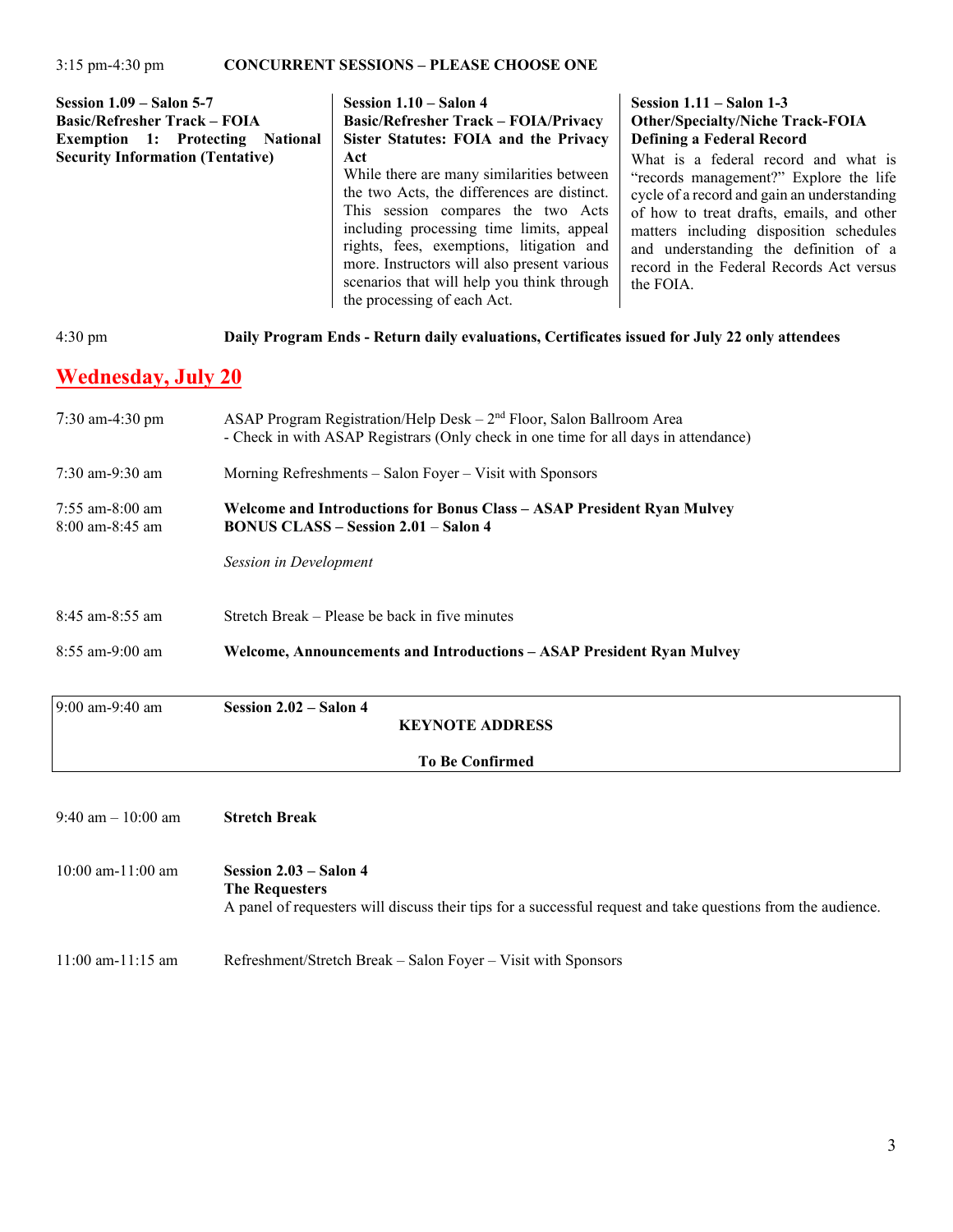11:15 am-12:30 pm **CONCURRENT SESSIONS – PLEASE CHOOSE ONE**

| Session 2.04 – Salon 4<br><b>Intermediate/Advanced Track - FOIA</b> | Session $2.05 -$ Salon 1-3<br><b>Intermediate/Advanced Track-Privacy</b> | Session $2.06 -$ Salon 5-7<br>Other/Specialty/Niche Track – |
|---------------------------------------------------------------------|--------------------------------------------------------------------------|-------------------------------------------------------------|
| Session in Development                                              | Session in Development                                                   | <b>Session in Development</b>                               |
|                                                                     |                                                                          |                                                             |

| $12:30 \text{ pm} - 12:45 \text{ pm}$ | ASAP General Membership Meeting $-$ Open to all $-$ Salon 4 |
|---------------------------------------|-------------------------------------------------------------|
| $12:30 \text{ pm}-1:45 \text{ pm}$    | Lunch – On Your Own and Opportunity to Visit with Sponsors  |

#### 1:45 pm-3:00 pm **CONCURRENT SESSIONS – PLEASE CHOOSE ONE**

#### **Session 2.07 – Salon 4 Intermediate/Advanced Track – FOIA Exemption 4: It's Proprietary**

Exemption 4 is one of the most burdensome and complicated of all of the FOIA Exemptions. There are many moving parts to processing these requests with a lot at stake for the businesses involved. Agency considerations and obligations in handling data submitted by business and government contractors will be covered in great detail. Learn how to recognize trade secret and confidential, commercial information. This session will also focus on submitter notice under Executive Order 12600 and contracts.

#### **Session 2.08 – Salon 1-3 Intermediate/Advanced Track– Privacy Privacy Scenarios**

Put your privacy knowledge to use in this interactive session where instructors walk you through various scenarios and help you determine what the correct course of action should be. This has proven to be a very popular session over the last several years.

#### **Session 2.09 – Salon 5-7 Specialty/Niche Track -**

*-*

*Session in Development*

3:00 pm-3:15 pm Refreshment Break – Salon Foyer – Visit with Sponsors

### 3:15 pm-4:30 pm **CONCURRENT SESSIONS – PLEASE CHOOSE ONE**

#### **Session 2.10 – Salon 5-7 Intermediate/Advanced Track – FOIA Exemptions 6 and 7(C): The Privacy Interest**

Exemptions 6 and 7(C) are the FOIA's key privacy exemptions, and the most used exemptions government-wide. In this session, you will learn about the protections provided for personal information in general government and investigative files. It will help you understand what is considered private information in your agency's records, and the factors for balancing it with the public interest. You will also learn about categorical withholding and segregation.

### **Session 2.11 – Salon 4 Intermediate/Advanced Track – FOIA Exemption 5: It's a Privilege**

Requirements in the FOIA Improvement Act of 2016 directly affect Exemption 5. In addition to the new requirement, instructors will help you understand the Exemption's complexities, particularly when you need to articulate the potential harm of release. They also will discuss the elements and privileges incorporated in Exemption 5, including threshold requirements, and the elements of the deliberative process, the attorney-client, and the attorney work product privileges.

#### **Session 2.12 – Salon 1-3 Other/Specialty/Niche Track-Privacy Privacy Roots: SORNs and PIAs**

This session will provide an understanding of where privacy is rooted by describing the fundamentals of the Privacy Act and E-Government compliance through SORNs (Systems of Records Notices) and PIAs (Privacy Impact Assessments). The instructor will detail what a SORN is and how to merge or rescind SORNs. PIA requirements as defined in the E-Government Act of 2002 will be discussed as well as the PIA process, legal and policy distinctions, and SORNs v. PIAs.

## 4:30 pm **Daily Program Ends - Return daily evaluations, Certificates issued for July 19-20 attendees Thursday, July 22**

4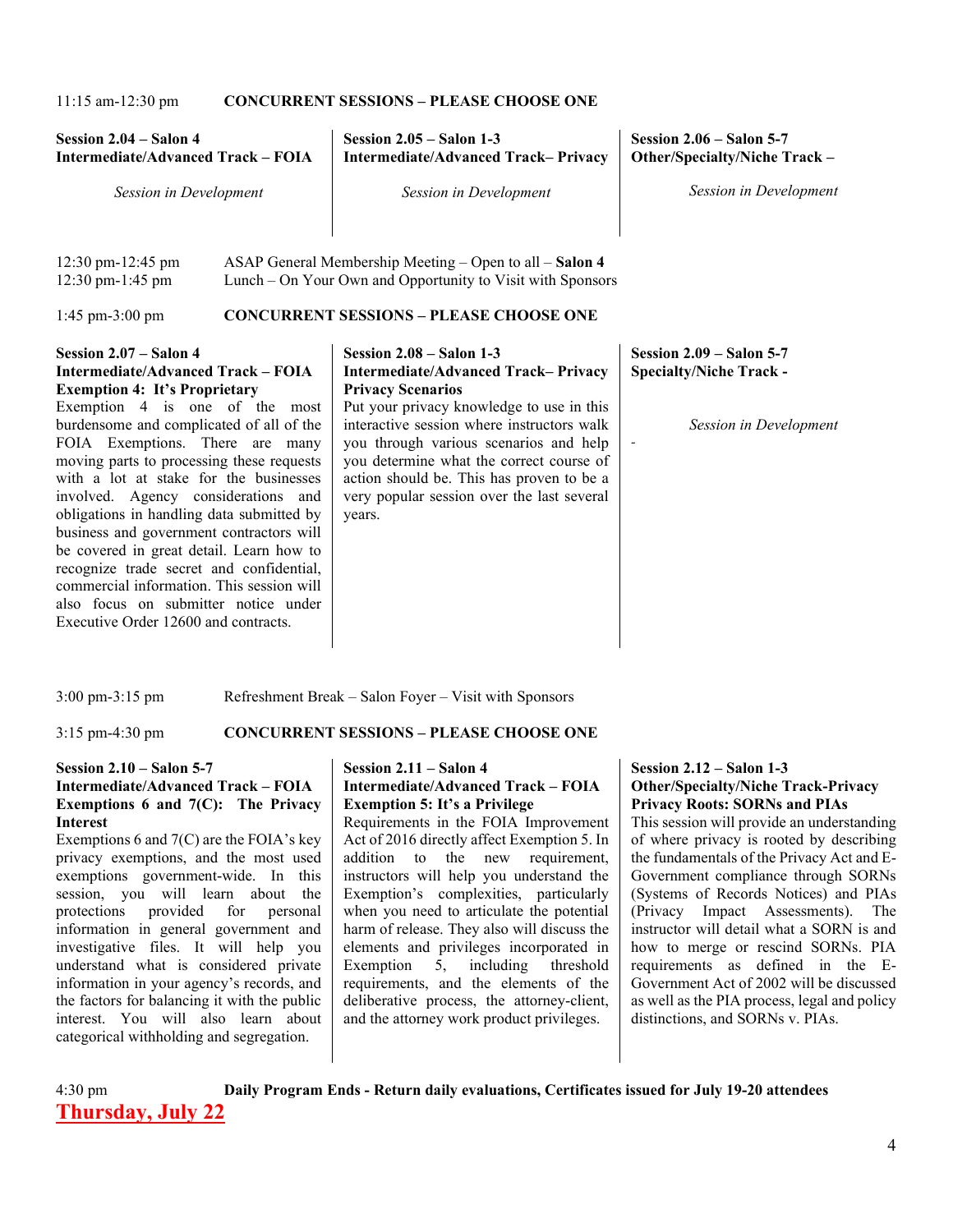| 7:30 am-4:30 pm                                                                                                                                                                                                                                                                                                                                                                                                                                                                                                                 | ASAP Program Registration/Help Desk - 2 <sup>nd</sup> Floor, Salon Ballroom Area<br>- Check in with ASAP Registrars (Only check in one time for all days in attendance)                                                                                                                                                                                                                                                                                         |                                                                                                                  |                                                                                                                               |
|---------------------------------------------------------------------------------------------------------------------------------------------------------------------------------------------------------------------------------------------------------------------------------------------------------------------------------------------------------------------------------------------------------------------------------------------------------------------------------------------------------------------------------|-----------------------------------------------------------------------------------------------------------------------------------------------------------------------------------------------------------------------------------------------------------------------------------------------------------------------------------------------------------------------------------------------------------------------------------------------------------------|------------------------------------------------------------------------------------------------------------------|-------------------------------------------------------------------------------------------------------------------------------|
| 7:30 am-9:30 am                                                                                                                                                                                                                                                                                                                                                                                                                                                                                                                 | Morning Refreshments – Salon Foyer – Visit with Sponsors                                                                                                                                                                                                                                                                                                                                                                                                        |                                                                                                                  |                                                                                                                               |
| 7:55 am-8:00 am                                                                                                                                                                                                                                                                                                                                                                                                                                                                                                                 | Welcome and Introductions for Bonus Class - ASAP President Ryan Mulvey– Salon 4                                                                                                                                                                                                                                                                                                                                                                                 |                                                                                                                  |                                                                                                                               |
| 8:00 am-9:00 am                                                                                                                                                                                                                                                                                                                                                                                                                                                                                                                 | <b>BONUS CLASS - Session 3.01 – Salon 4</b>                                                                                                                                                                                                                                                                                                                                                                                                                     |                                                                                                                  |                                                                                                                               |
|                                                                                                                                                                                                                                                                                                                                                                                                                                                                                                                                 |                                                                                                                                                                                                                                                                                                                                                                                                                                                                 | Session in Development                                                                                           |                                                                                                                               |
| $9:00$ am $-9:10$ am                                                                                                                                                                                                                                                                                                                                                                                                                                                                                                            | <b>Stretch Break</b>                                                                                                                                                                                                                                                                                                                                                                                                                                            |                                                                                                                  |                                                                                                                               |
| $9:10$ am $-9:15$ am                                                                                                                                                                                                                                                                                                                                                                                                                                                                                                            | Welcome and Announcements - ASAP President Ryan Mulvey - Salon 4                                                                                                                                                                                                                                                                                                                                                                                                |                                                                                                                  |                                                                                                                               |
| 9:15 am-10:30 am                                                                                                                                                                                                                                                                                                                                                                                                                                                                                                                | <b>Plenary Session 3.02 - Salon 4</b><br><b>Chief FOIA Officers Council Technology Committee</b><br>The Chief FOIA Officers Technology Committee was established to study the use of technology in FOIA<br>programs across agencies and identify best practices and recommendations. The Committee has been very<br>productive since our last in=person NTC. Listen as committee members report their findings and<br>recommendations - and seek your feedback. |                                                                                                                  |                                                                                                                               |
| 10:30 am-10:45 am                                                                                                                                                                                                                                                                                                                                                                                                                                                                                                               | Refreshment Break - Salon Foyer - Visit our Sponsors!                                                                                                                                                                                                                                                                                                                                                                                                           |                                                                                                                  |                                                                                                                               |
| 10:45 am-12:00 pm                                                                                                                                                                                                                                                                                                                                                                                                                                                                                                               |                                                                                                                                                                                                                                                                                                                                                                                                                                                                 | <b>CONCURRENT SESSIONS - PLEASE CHOOSE ONE</b>                                                                   |                                                                                                                               |
| <b>Session 3.03 - Salon 5-7</b><br>Intermediate/Advanced Track - FOIA<br><b>Redaction Workshop - Part I</b><br>This session is the culmination of the<br>previous sessions on how exemptions are<br>used during FOIA processing. Instructors<br>will review the necessary knowledge,<br>skills, abilities, best practices, and<br>applicable statutes to applying redaction.<br>Then they will launch into various<br>scenarios requiring audience participation<br>to determine the correct redactions and<br>exemption cites. |                                                                                                                                                                                                                                                                                                                                                                                                                                                                 | Session $3.04$ – Salon 1-3<br><b>Intermediate/Advanced Track-Records</b><br>Management<br>Session in Development | Session 3.05 - Salon 4<br><b>Other/Specialty/Niche Track</b><br>Session in Development                                        |
| $12:00 \text{ pm-}1:30 \text{ pm}$                                                                                                                                                                                                                                                                                                                                                                                                                                                                                              |                                                                                                                                                                                                                                                                                                                                                                                                                                                                 | Lunch – On Your Own – Visit with Sponsors                                                                        |                                                                                                                               |
| $1:30$ pm $-2:45$ pm                                                                                                                                                                                                                                                                                                                                                                                                                                                                                                            |                                                                                                                                                                                                                                                                                                                                                                                                                                                                 | <b>CONCURRENT SESSIONS - PLEASE CHOOSE ONE</b>                                                                   |                                                                                                                               |
| Session $3.03$ - Part II - Salon 5-7<br><b>Intermediate/Advanced Track - FOIA</b><br><b>Redaction Workshop - Part II</b><br>Continuation of session from 10:45 am                                                                                                                                                                                                                                                                                                                                                               |                                                                                                                                                                                                                                                                                                                                                                                                                                                                 | Session $3.06 -$ Salon 1-3<br><b>Intermediate/Advanced Track</b><br>Session in Development                       | Session 3.07 - Salon 4<br><b>Intermediate/Advanced Track-FOIA</b><br>Decoding FOIA Exemption 7 (A), (B),<br>(D), (E), and (F) |

Exemption 7 is FOIA's law enforcement tool dealing with records or information compiled for law enforcement purposes – literally a matter of life or death in some cases. Instructors will delve into the "howto" of processing for these exemptions.

2:45 pm-3:00 pm Refreshment Break – Salon Foyer – Visit with Sponsors